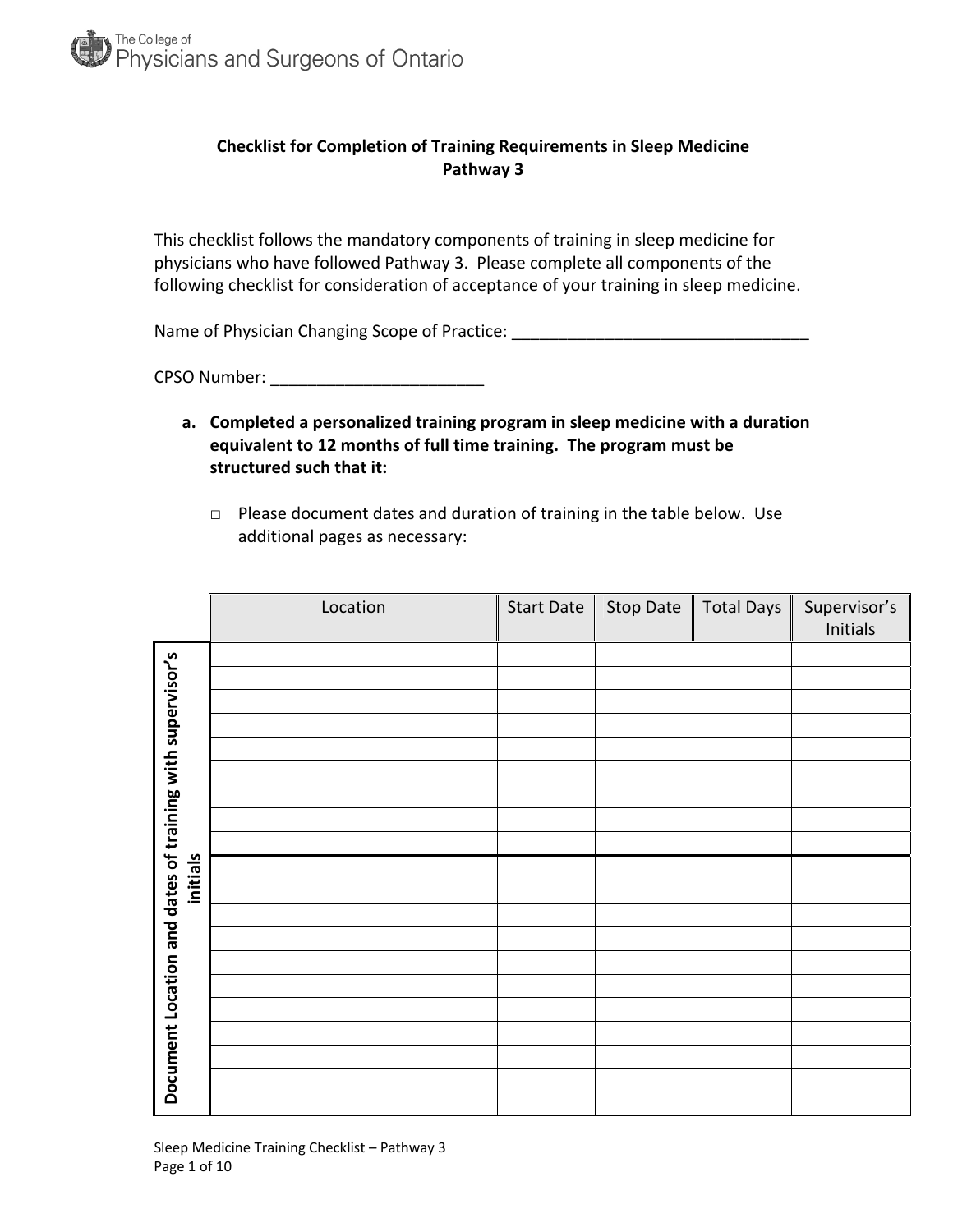## **i. Contains all components contained within the attached document entitled "Mandatory Components of Sleep Medicine Training Programs in Ontario".**

- $\Box$  Please have supervisors initial each mandatory component of training below to attest to completion of training.
- 1. Technical and Other Skills

Trainees must have formal instruction, clinical experience, and demonstrated competence at the completion of education in the following:

- A) the indications for and potential pitfalls and limitations of diagnostic tests and the interpretation of the results in the context of the clinical situation. These diagnostic tests must include the following:
	- a. polysomnography, scoring and interpretation of polysomnograms and recognition of artifacts,including:
		- i) performance and interpretation of CPAP titrations;
		- (ii) performance and interpretation of bilevel titrations;
		- (iii) performance and interpretation of adaptive servoventilation studies.
	- b. multiple sleep latency testing;
	- c. maintenance of wakefulness testing;
	- a. evaluation of polysomnograms that involve treatment, including dental devices, positive airway pressure therapy, etc.;
	- e. compliance reports for use of positive airway pressure therapy or other devices.
- B) skills necessary to perform polysomnographies from preparation and hookup of the patient to the completion of the study, including multiple sleep latency and maintenance of wakefulness tests.
- C) scoring and interpretation of polysomnograms and recognition of artifacts.
- D) Consultative skills in sleep medicine in a variety of medical, surgical, and psychiatric settings.

| I certify that each of the above components of training have been completed<br>satisfactorily: |       |
|------------------------------------------------------------------------------------------------|-------|
| Name of Supervisor:                                                                            | Date: |

|  |  | Initials of Supervisor: |
|--|--|-------------------------|
|--|--|-------------------------|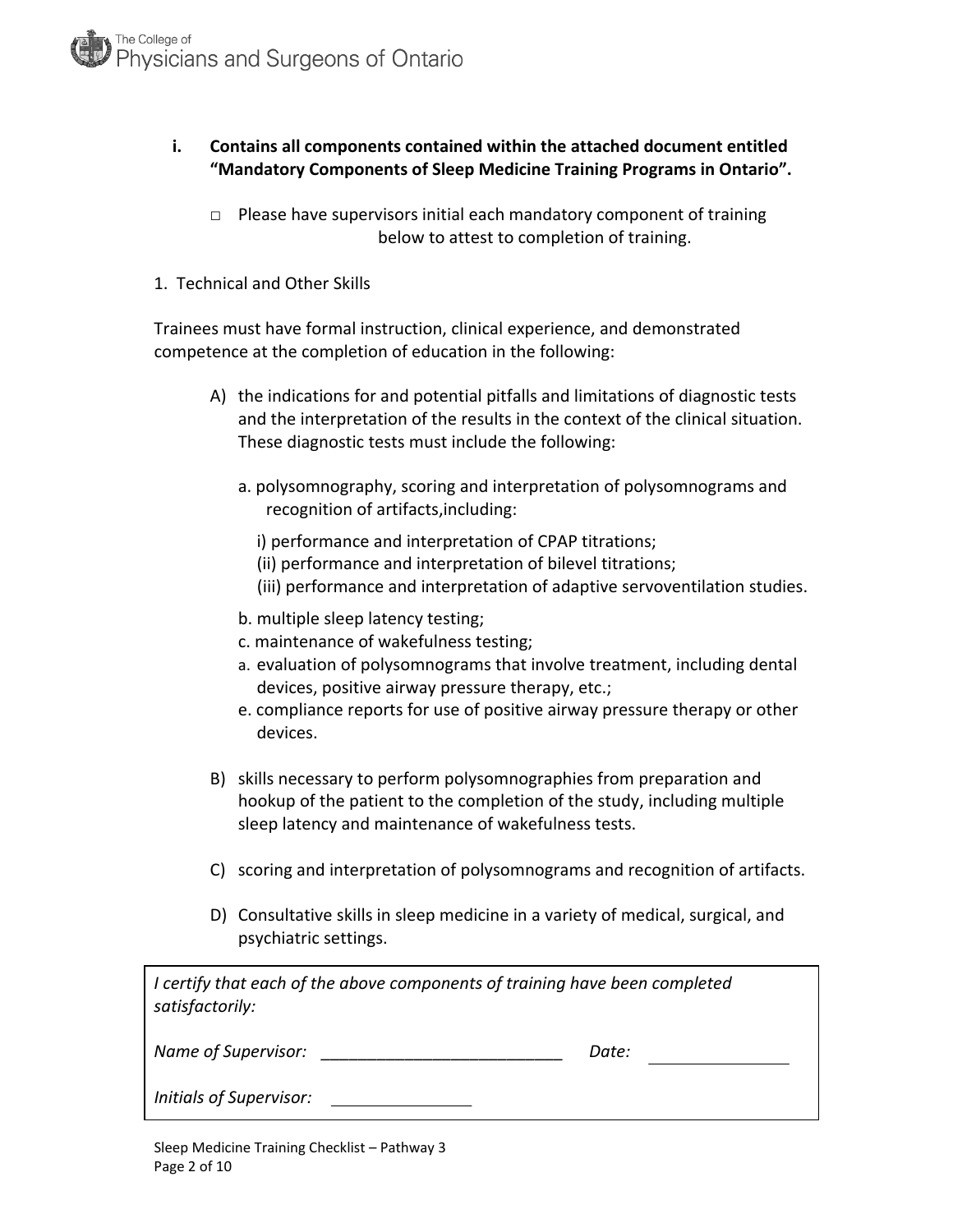#### 2. Foundational Knowledge of Sleep

Trainees must have formal instruction in, and demonstrate comprehensive knowledge of:

- A) fundamental mechanisms of sleep, major theories in sleep medicine, and the generally‐accepted facts of basic sleep mechanisms:
	- a. Basic neurological sleep mechanisms;
	- b. Chronobiological mechanisms;
	- c. Respiratory physiology during sleep and pathophysiology;
	- d. Cardiovascular physiology during sleep and pathophysiology;
	- e. Sleep across the life span.
- B) airway anatomy.
- C) nosology for sleep disorders: The International Classification of Sleep Disorders.
- D) etiopathogenic characterization of sleep disorders.
- E) pharmacology of sleep (i.e. medication effects on sleep).

| I certify that each of the above components of training have been completed<br>satisfactorily: |       |  |
|------------------------------------------------------------------------------------------------|-------|--|
| Name of Supervisor:                                                                            | Date: |  |
| Initials of Supervisor:                                                                        |       |  |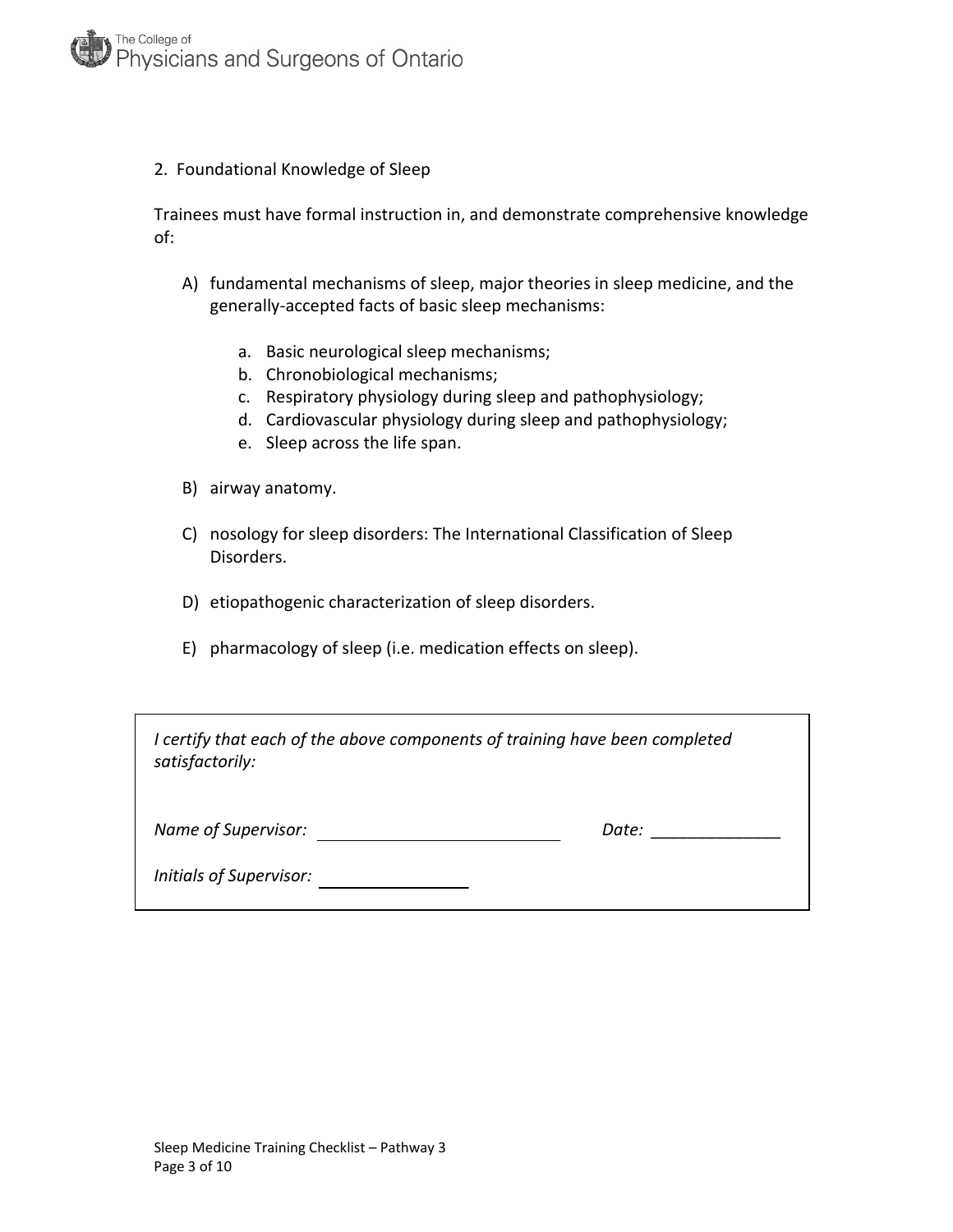## The College of Physicians and Surgeons of Ontario

#### 3. Clinical Assessment Skills

Trainees must have formal instruction in, and demonstrate comprehensive knowledge of clinical manifestations of the following aspects of sleep disorders.

- A) evaluation of patients presenting with excessive sleepiness;
- B) evaluation of patients presenting with difficulty initiating or maintaining sleep;
- C) evaluation of patients presenting with parasomnias;
- D) biological rhythm disorders;
- E) medical, neurologic, and psychiatric disorders displaying symptoms likely to be related to sleep disorders (e.g., the relationship between hypertension and snoring);
- F) biological, psychological, social, economic, ethnic, and familial factors which significantly influence the evaluation and treatment of sleep disorders; and
- G) the nature of the interactions between treatment for sleep disorders and other medical, neurologic, and psychiatric treatment.

| I certify that each of the above components of training have been completed |  |
|-----------------------------------------------------------------------------|--|
| satisfactorily:                                                             |  |

*Name of Supervisor: Date:*

*Initials of Supervisor:*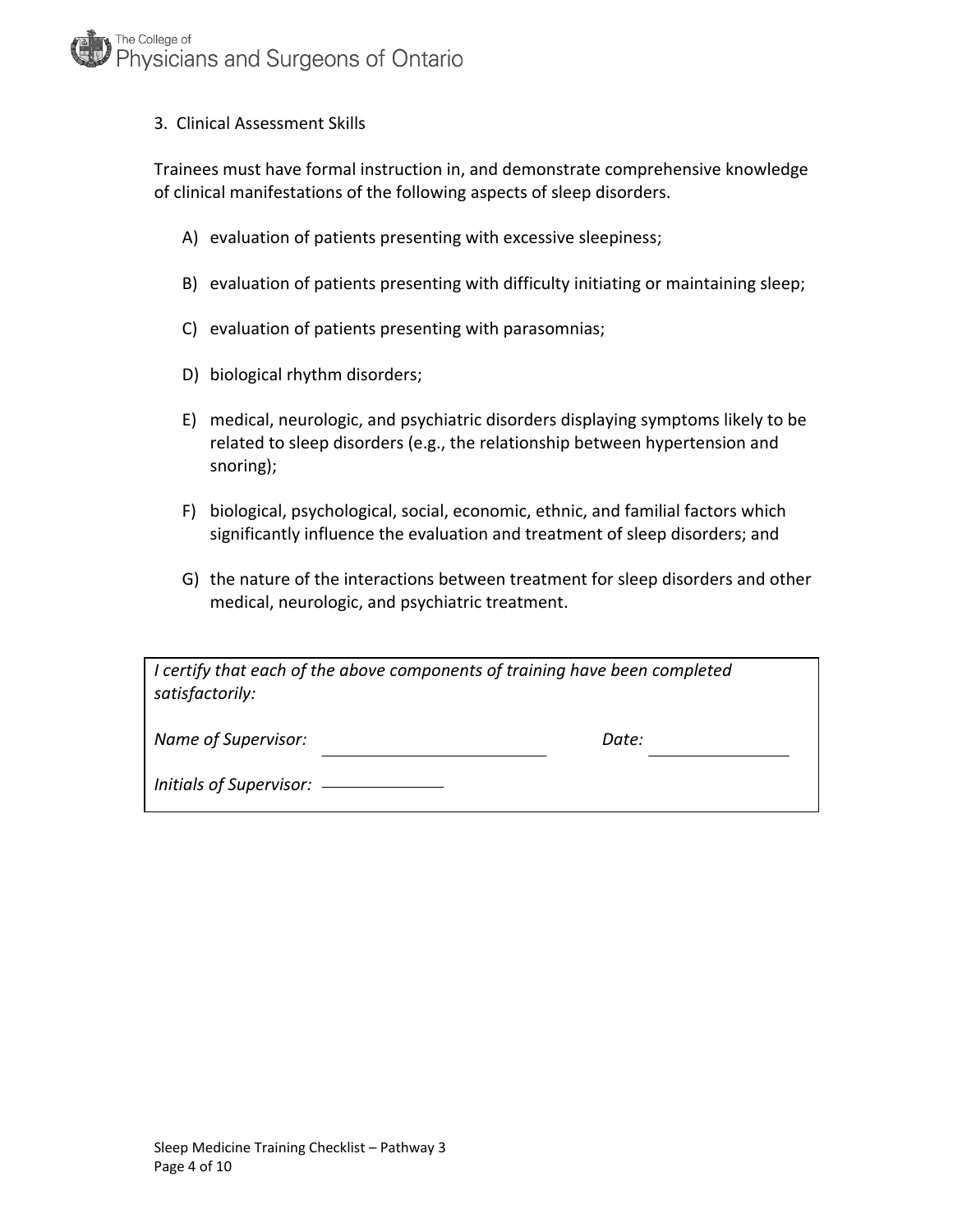4. Diagnostic Skills

Trainees must have formal instruction in, and demonstrate comprehensive knowledge of diagnostic strategies in sleep disorders.

- A) etiologies, prevalence, diagnosis, and treatment of all of the sleep disorders in the current nosology of sleep medicine;
- B) the use, reliability, and validity of the generally‐accepted techniques for diagnostic assessment

| I certify that each of the above components of training have been completed<br>satisfactorily: |                                                                                                                                                                                                                                |  |
|------------------------------------------------------------------------------------------------|--------------------------------------------------------------------------------------------------------------------------------------------------------------------------------------------------------------------------------|--|
|                                                                                                | Date: the contract of the contract of the contract of the contract of the contract of the contract of the contract of the contract of the contract of the contract of the contract of the contract of the contract of the cont |  |
|                                                                                                |                                                                                                                                                                                                                                |  |

5. Treatment of Sleep Disorders

Trainees must have formal instruction in, and demonstrate comprehensive knowledge in the treatment of sleep disorders

- A) treatment approaches for obstructive sleep apnea, to include nasal CPAP, bilevel PAP, upper airway surgery, oral appliances, and position education;
- B) treatment of Central Sleep Apnea
- C) treatment approaches for insomnia, to include cognitive‐behavioral therapies and pharmacological therapy;
- D) treatment approaches for narcolepsy and idiopathic CNS hypersomnolence;
- E) treatment approaches for parasomnias;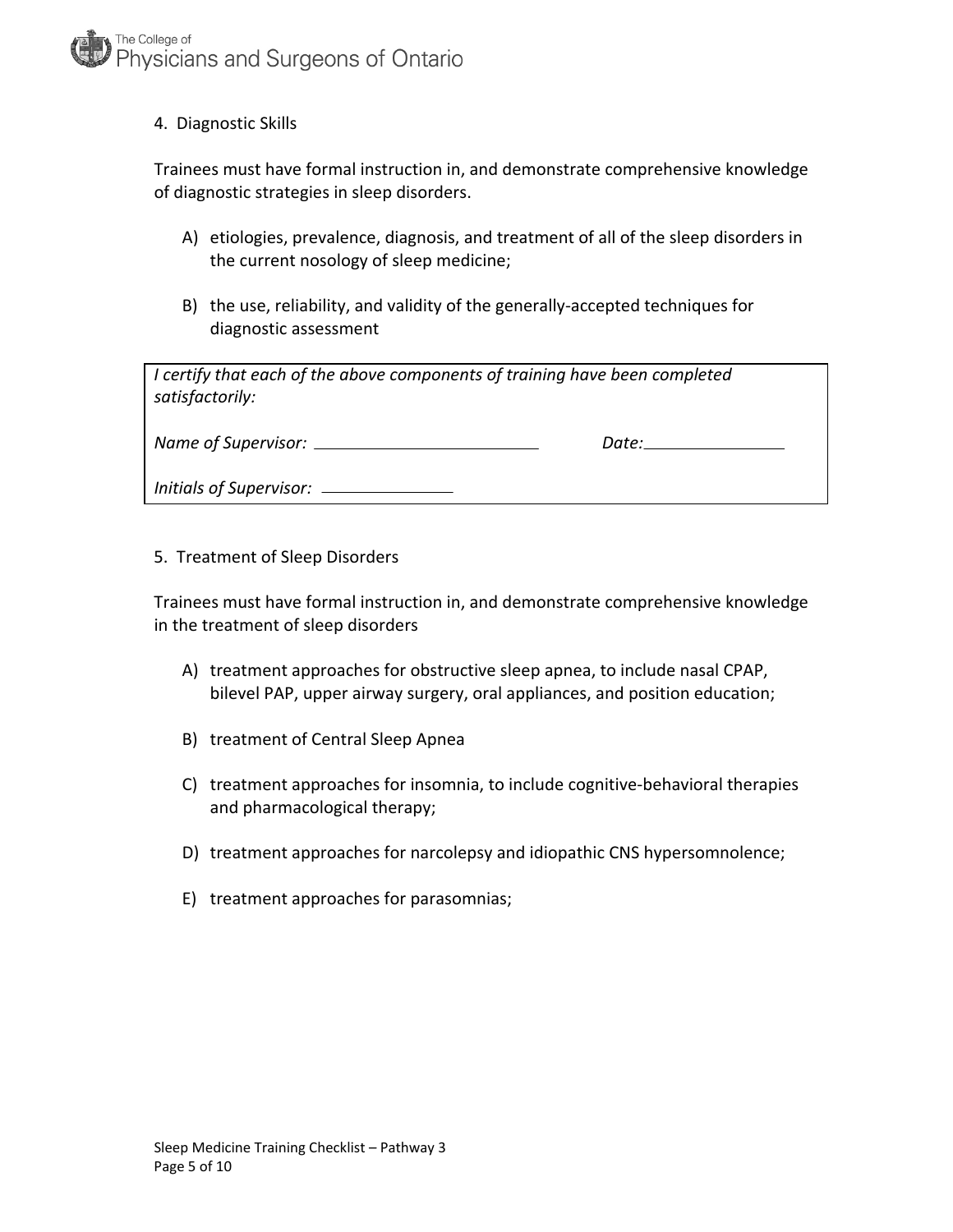

- F) treatment of circadian rhythm disorders;
- G) treatment of obesity hypoventilation syndrome.

*I certify that each of the above components of training have been completed satisfactorily:*

*Name of Supervisor: Date: Initials of Supervisor:*

6. Other Aspects of Sleep Medicine

Trainees must have formal instruction in, and demonstrate comprehensive knowledge in the following other aspects of Sleep medicine

- A) legal aspects of sleep medicine;
- B) critically appraising the professional and scientific literature, and applying new contributions to management and care of patients.

| I certify that each of the above components of training have been completed<br>satisfactorily: |       |  |
|------------------------------------------------------------------------------------------------|-------|--|
| Name of Supervisor:                                                                            | Date: |  |
| <b>Initials of Supervisor:</b>                                                                 |       |  |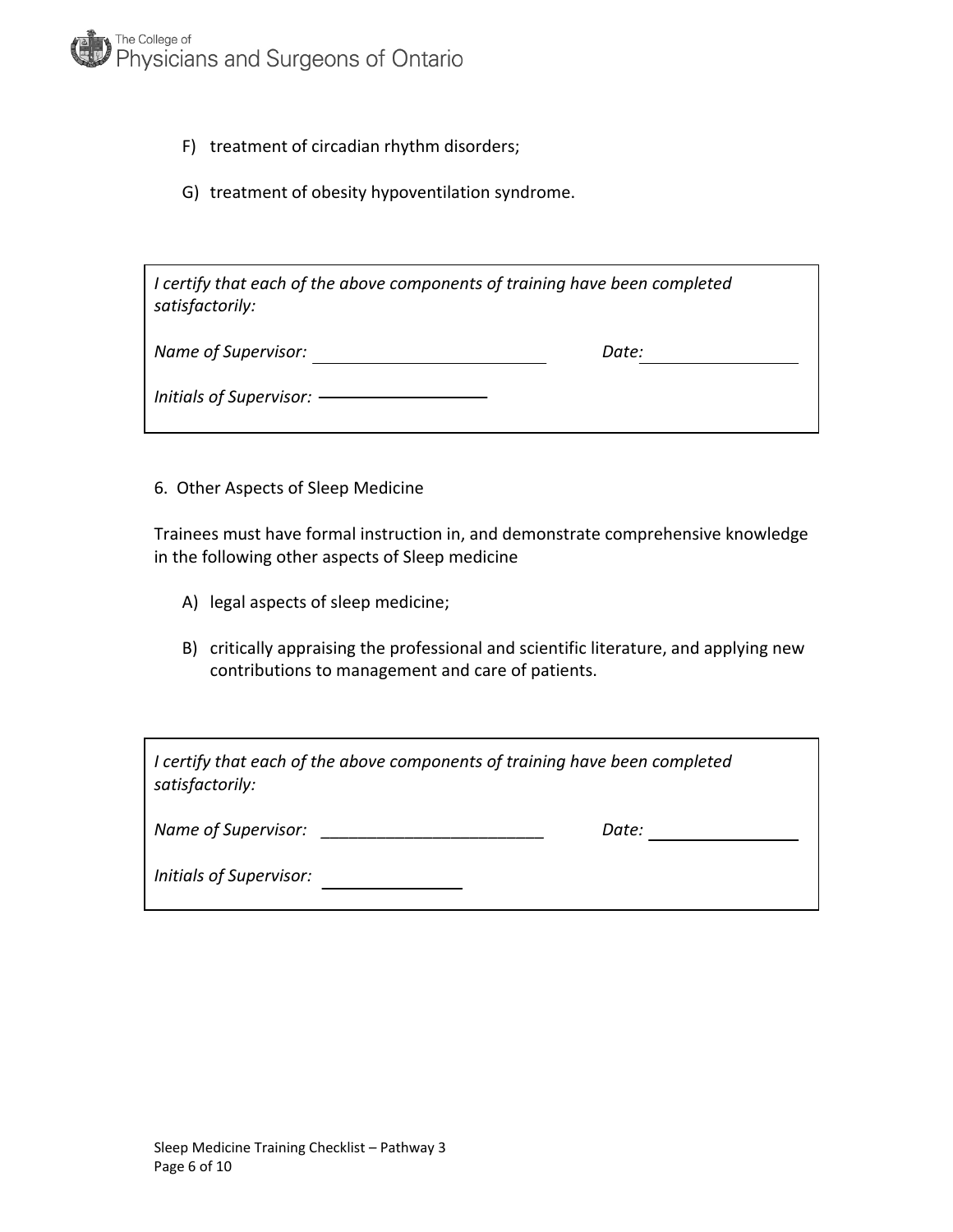| ii. | Has a minimum of two supervisors, acceptable to the College, who agree to     |
|-----|-------------------------------------------------------------------------------|
|     | report on the content of the training no less than quarterly. The supervisors |
|     | agree to be the most responsible physician (MRP) for all patient assessments  |
|     | for the duration of the training program.                                     |

□ **Attestation of Supervisors** (use additional pages as necessary)

| <b>Supervisor 1</b>              |                                                                                                                                                                                        |  |
|----------------------------------|----------------------------------------------------------------------------------------------------------------------------------------------------------------------------------------|--|
|                                  |                                                                                                                                                                                        |  |
|                                  |                                                                                                                                                                                        |  |
| care.                            | the purposes of training in sleep medicine. During my period of high supervision with<br>Dr. ___________________________I have acted as the most responsible physician for all patient |  |
|                                  | Date: ________________________                                                                                                                                                         |  |
| <b>Supervisor 2</b>              |                                                                                                                                                                                        |  |
|                                  |                                                                                                                                                                                        |  |
| CPSO Number: ___________________ |                                                                                                                                                                                        |  |
| patient care.                    | the purposes of training in sleep medicine. During my period of high supervision with<br>Dr. __________________________I have acted as the Most Responsible Physician for all          |  |
|                                  | Date: _______________________                                                                                                                                                          |  |
|                                  |                                                                                                                                                                                        |  |

*List of Reports* – Please use the table below to outline reports sent to the College by supervisors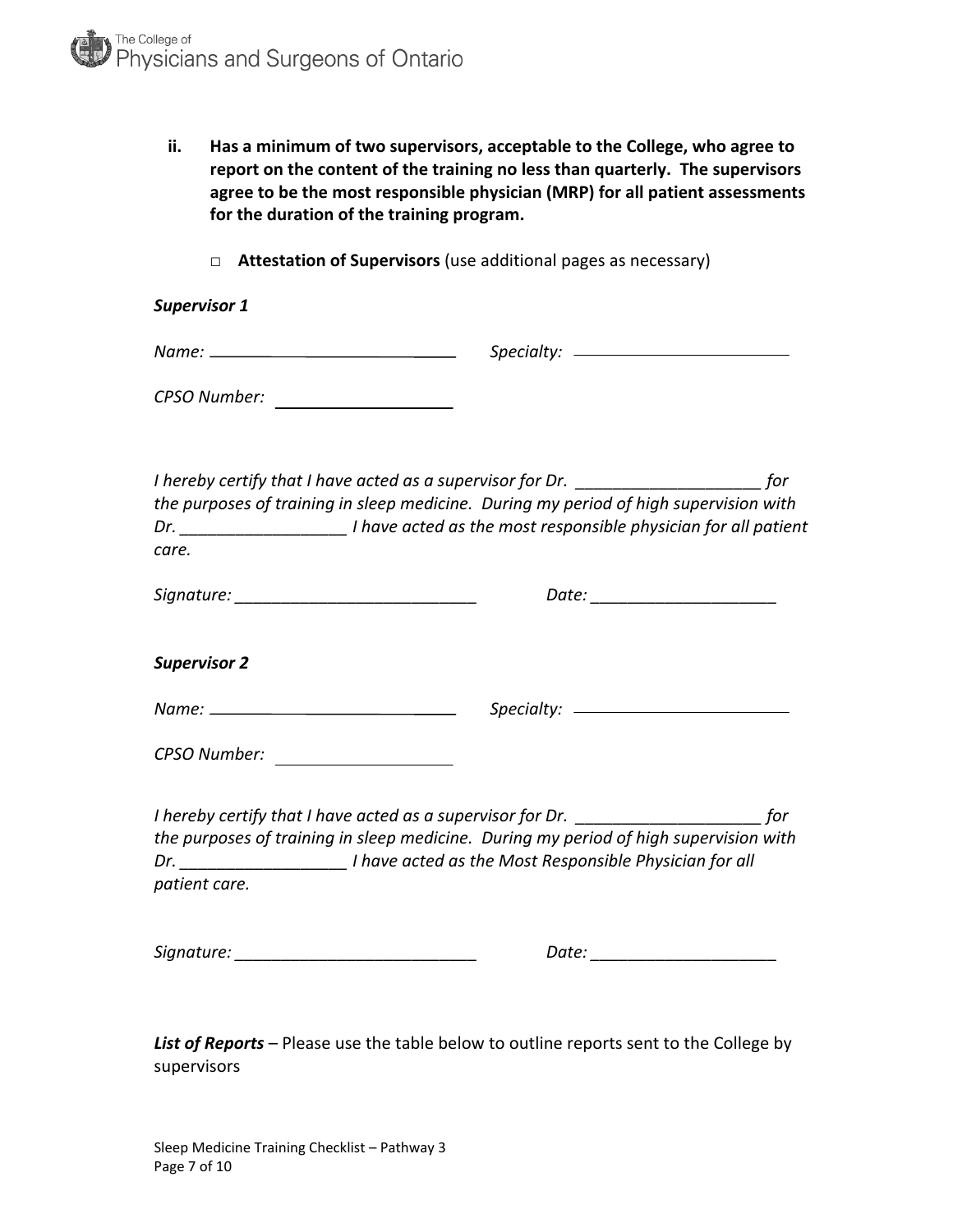| <b>Name of Supervisor</b> | <b>Date of Report</b> | <b>Training period covered</b> |
|---------------------------|-----------------------|--------------------------------|
|                           |                       |                                |
|                           |                       |                                |
|                           |                       |                                |
|                           |                       |                                |
|                           |                       |                                |
|                           |                       |                                |
|                           |                       |                                |
|                           |                       |                                |
|                           |                       |                                |
|                           |                       |                                |
|                           |                       |                                |

# **iii. A formal, regular evaluation process**

 □ Please detail the evaluation process utilized in the training program in the space below.

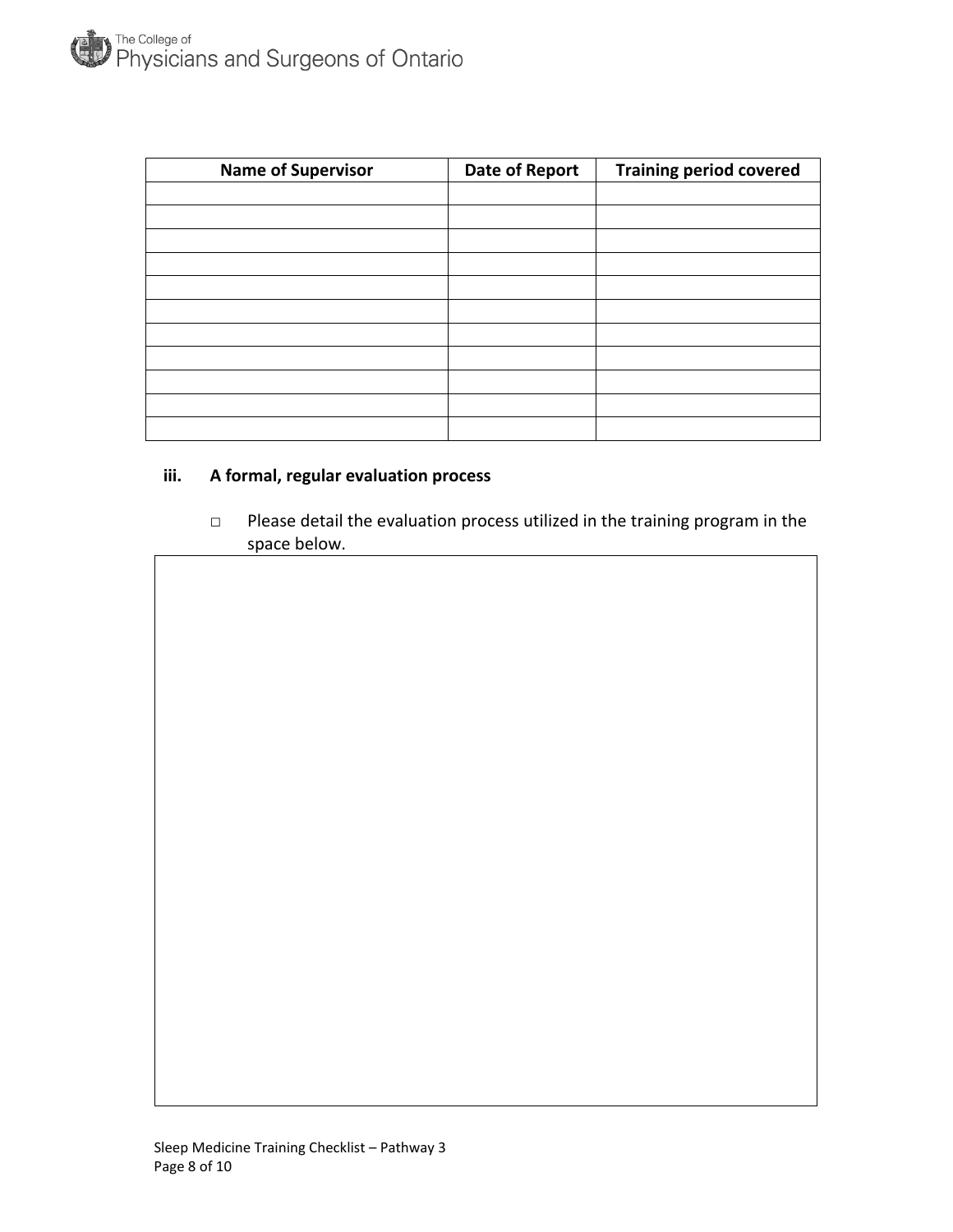## **iv. Written objectives of training.**

- □ Please attach written objectives of training.
- **v. A mechanism to report the supervisors' assessment of the individual's competence at the end of the program.**
	- □ Please attach a final assessment of the physician's competence from each supervisor at the end of the training program.
- **vi. A mechanism to document all training experiences including the number and types of all sleep studies interpreted equivalent to that which is contained in the CPSO IHF Sleep Medicine Checklist.**

|                                                                                            | <b>Trainee</b> | <b>Supervisor</b> |
|--------------------------------------------------------------------------------------------|----------------|-------------------|
| I have received an equivalent of at least 12 months full-time hours                        |                |                   |
| experience and training in sleep medicine                                                  |                |                   |
| My Supervisor is a qualified Sleep Specialist                                              |                |                   |
| I have personally set-up at least 5 patients for overnight studies                         |                |                   |
| I have personally scored at least 25 sleep studies (should be a                            |                |                   |
| sufficient broad spectrum of studies to ensure proper training, e.g.                       |                |                   |
| sleep apnea, insomnia, etc.)                                                               |                |                   |
| I have reviewed and interpreted the raw data of at least 200<br>polysomnograms             |                |                   |
| I have personally interpreted 50 CPAP titration studies                                    |                |                   |
| I have personally supervised and interpreted 5-10 BiPAP titration                          |                |                   |
| studies                                                                                    |                |                   |
| I have personally interpreted at least 20-25 MSLTs                                         |                |                   |
| I have personally interpreted at least 10 MWTs                                             |                |                   |
| I have evaluated at least 25 insomnia patients                                             |                |                   |
| I have evaluated at least 10 patients with RLS/PLMS                                        |                |                   |
| I have evaluated at least 50 obstructive apnea patients                                    |                |                   |
| I have evaluated at least 10 central apnea patients                                        |                |                   |
| I have evaluated and managed at least 10 narcolepsy/idiopathic<br>hypersomnolence patients |                |                   |
| I have evaluated and managed at least 10 patients with circadian                           |                |                   |

 $\Box$  Please complete this checklist and have it initialed by your supervisor(s)